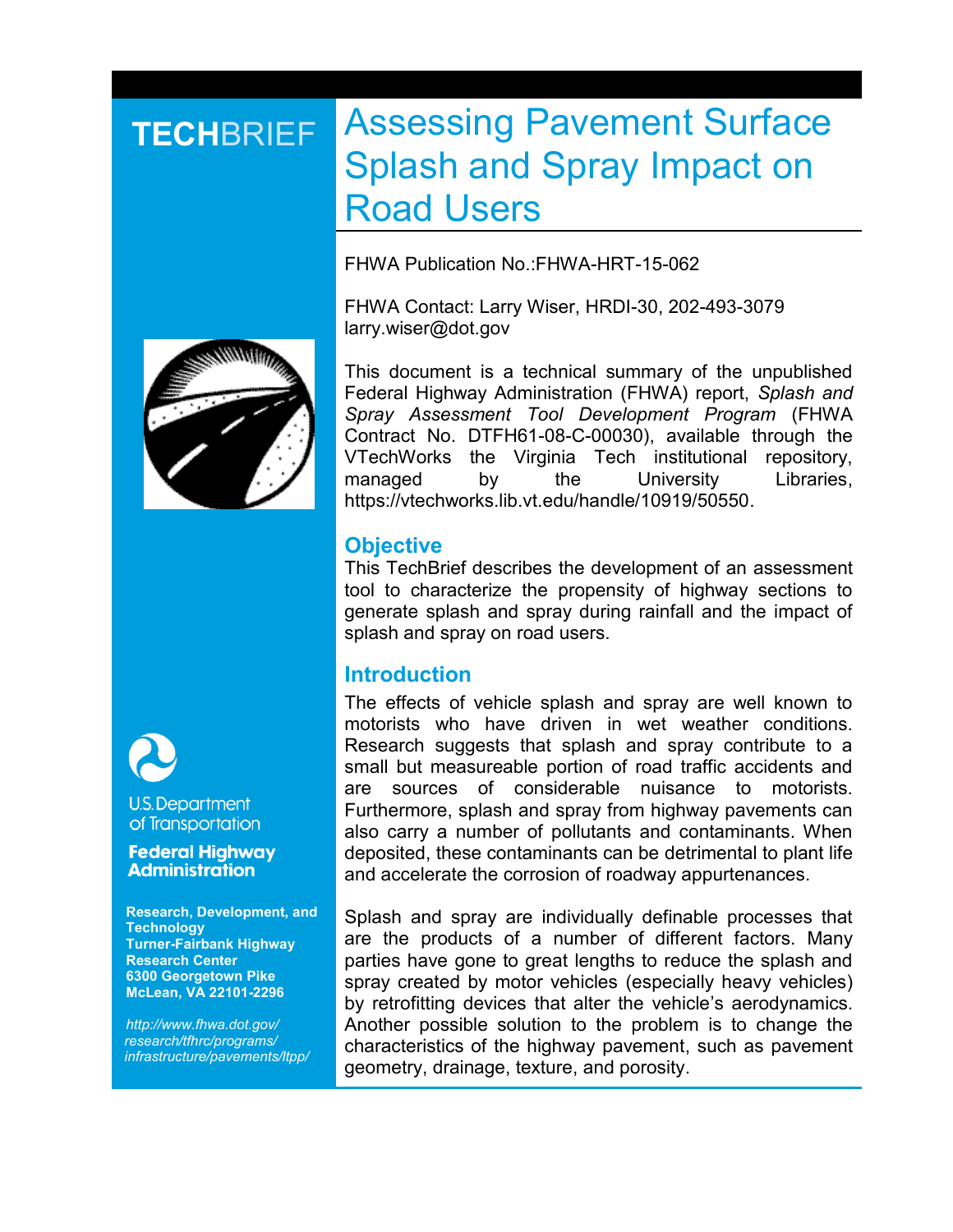# **Research**

The development of the assessment tool included a combination of laboratory and field experiments, theoretical developments, and computer simulations. The project started with an evaluation of prior work in the area of splash and spray mechanisms. This evaluation showed that (1) the main factors affecting splash and spray are water film thickness, vehicle speed, tire geometry, tire tread depth, vehicle aerodynamics, and vehicle spray suppression devices and (2) none of the techniques that have been used to measure splash and spray are widely accepted and readily available for routine pavement surface evaluations. The literature also suggested that there are four prevailing splash and spray mechanisms: bow wave, side wave, tread pickup, and capillary adhesion.

The work then continued with the development of the three submodules that comprise the splash and spray assessment tool: (1) a water film thickness model, (2) an exposure model for estimating the amount of water that will be projected by the tire, and (3) a splash and spray model that predicts the likelihood of splash and spray occurrence based on the other two models.

The water film thickness model predicts water film thickness on pavement surfaces based on pavement surface properties and rain intensity and is based on laboratory experiments. An indepth analysis of previous water film thickness models allowed the development of a generic formula to compute the water film thickness as a function. Relevant parameters and values for the constants in the formula were determined using the results from flume experiments.

Rainfall data available nationwide from the National Climatic Data Center were processed to create an inventory of the expected percentage of time that the precipitation intensity would exceed various precipitation levels. Estimates for areas with weather stations were determined using a geographic information system-based spatial interpolation process. This inventory was incorporated into the exposure model.

The exposure model estimates the amount of water that will be projected by the tire given the water film thickness, pavement characteristics, and vehicle speed. The four prevailing splash and spray mechanisms—bow wave, side wave, tread pickup, and capillary adhesion—for different vehicle speeds and water film thicknesses were modeled using a computational fluid dynamic (CFD) model of splash and spray generation. This was done by simulating in a virtual wind tunnel the most critical maneuvers and vehicle combinations identified in field experiments. For example, [figure 1](#page-1-0) compares the trajectories of the water droplets for two truck speeds.



<span id="page-1-0"></span>**Figure 1. Examples of CFD simulations.**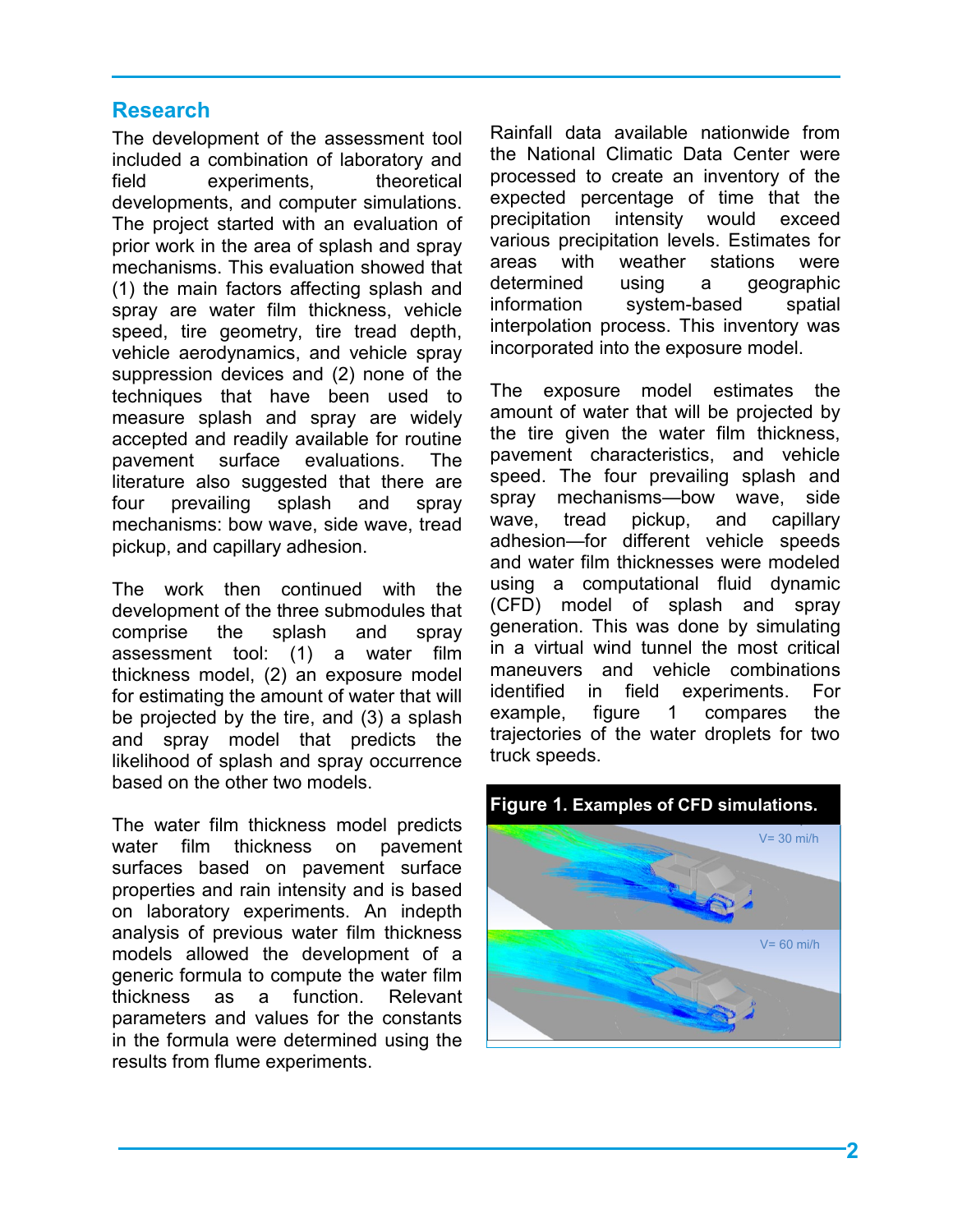The splash and spray model predicts the likelihood of splash and spray occurrence based on the other two models. The outcomes of the various simulation runs were synthesized in a set of simple equations that model the mechanisms and combine them into a simple equation to model pavement splash and spray.

Field tests conducted under controlled precipitation conditions for assessing the impact of splash and spray on road users allowed for the definition of a new measure of splash and spray: the occlusion factor. The occlusion factor was defined as the ratio of the mean luminance of the black squares to the mean luminance of the white squares on a large checkerboard placed on the splash- and spray-generating vehicle as captured by a camera placed on the following vehicle and pointed toward the board [\(figure 2\)](#page-2-0).

<span id="page-2-0"></span>

showed that the occlusion factor correlated well with the five subjective user perception variables studied (obstruction, concentration, risk, confidence, and control) and thus can be used as a measure of the nuisance produced by splash and spray.

A statistical analysis of the collected data

Finally, the models were implemented in simple prototype tools and validated through field experiments and pilot applications using existing data. These pilot applications showed that the developed splash and spray assessment model was practical and could be used to support highway engineers' decisions regarding highway design and maintenance.

# **Conclusions**

The main product of the study is a model that can be used to predict splash and spray based on pavement surface characteristics and climatic conditions. The model is used as follows:

- 1. Compute the water film thickness based on the rainfall intensity and pavement surface properties.
- 2. Compute the maximum amount of water available for splash and spray.
- 3. Compute the contribution of each splash and spray mechanism until the total amount of available water is exhausted.
- 4. Compute the spray density corresponding to each mechanism based on the corresponding mass flow and the speed of the vehicle.
- 5. Compute the total spray density.
- 6. Covert the spray density level to a subjective nuisance index [\(figure 3\)](#page-3-0).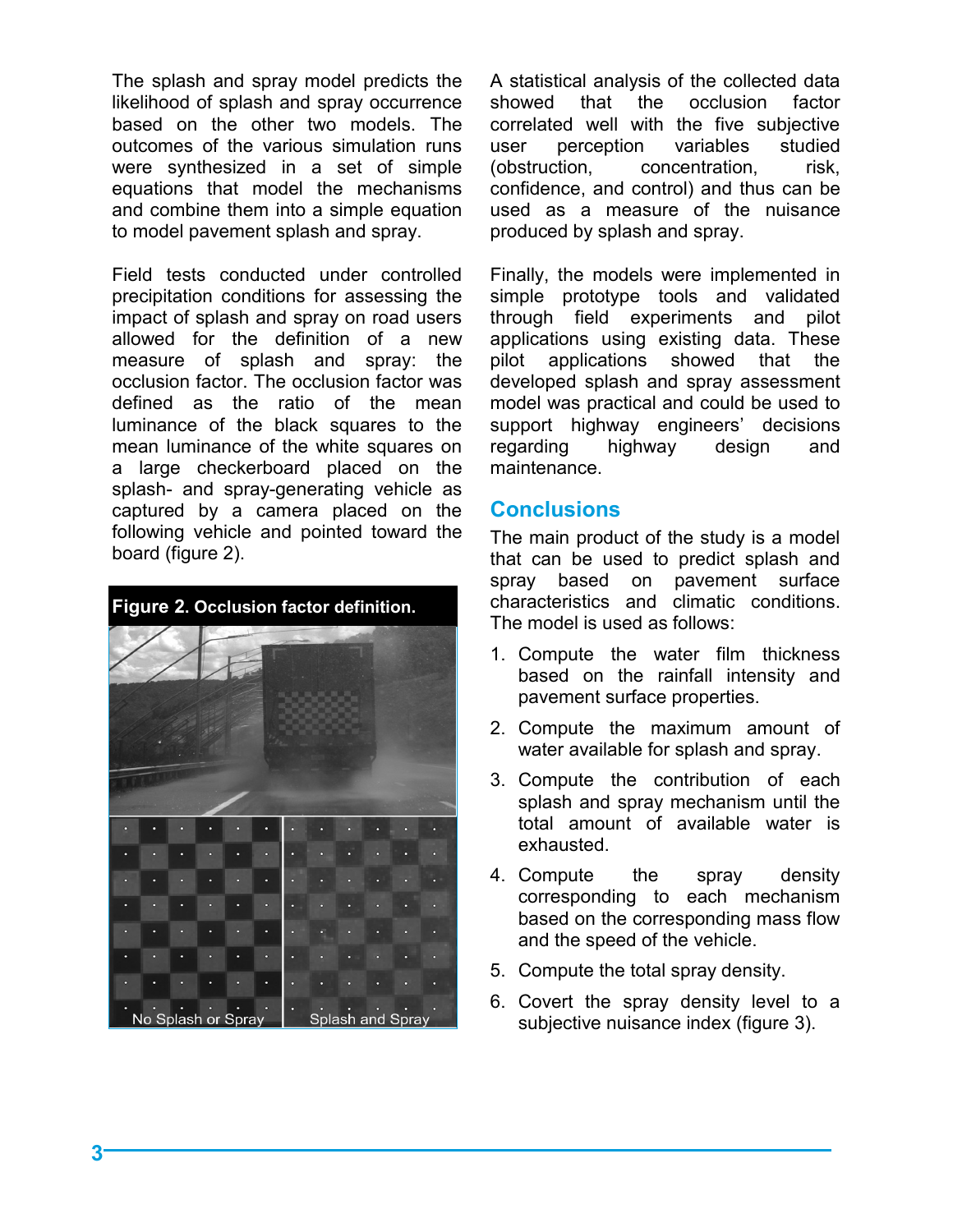<span id="page-3-0"></span>

This model can provide useful information for supporting highway design and maintenance business processes.

# **Recommendations**

Future research or actions should include the following:

- Investigate whether there are texture parameters that should be taken into account when calculating water depth.
- Investigate the impact of missing hours of precipitation recordings on the accuracy of the predictions.
- Conduct additional verification of the mechanism modeled using CFD and take into consideration the distribution of water droplet size and longer experimental road segments.

### **Additional Information**

For additional information, contact Larry Wiser at 202-493-3079 or the following address:

Turner-Fairbank Highway Research Center, Office of Infrastructure Research and Development, 6300 Georgetown Pike, McLean, VA 22101-2296.